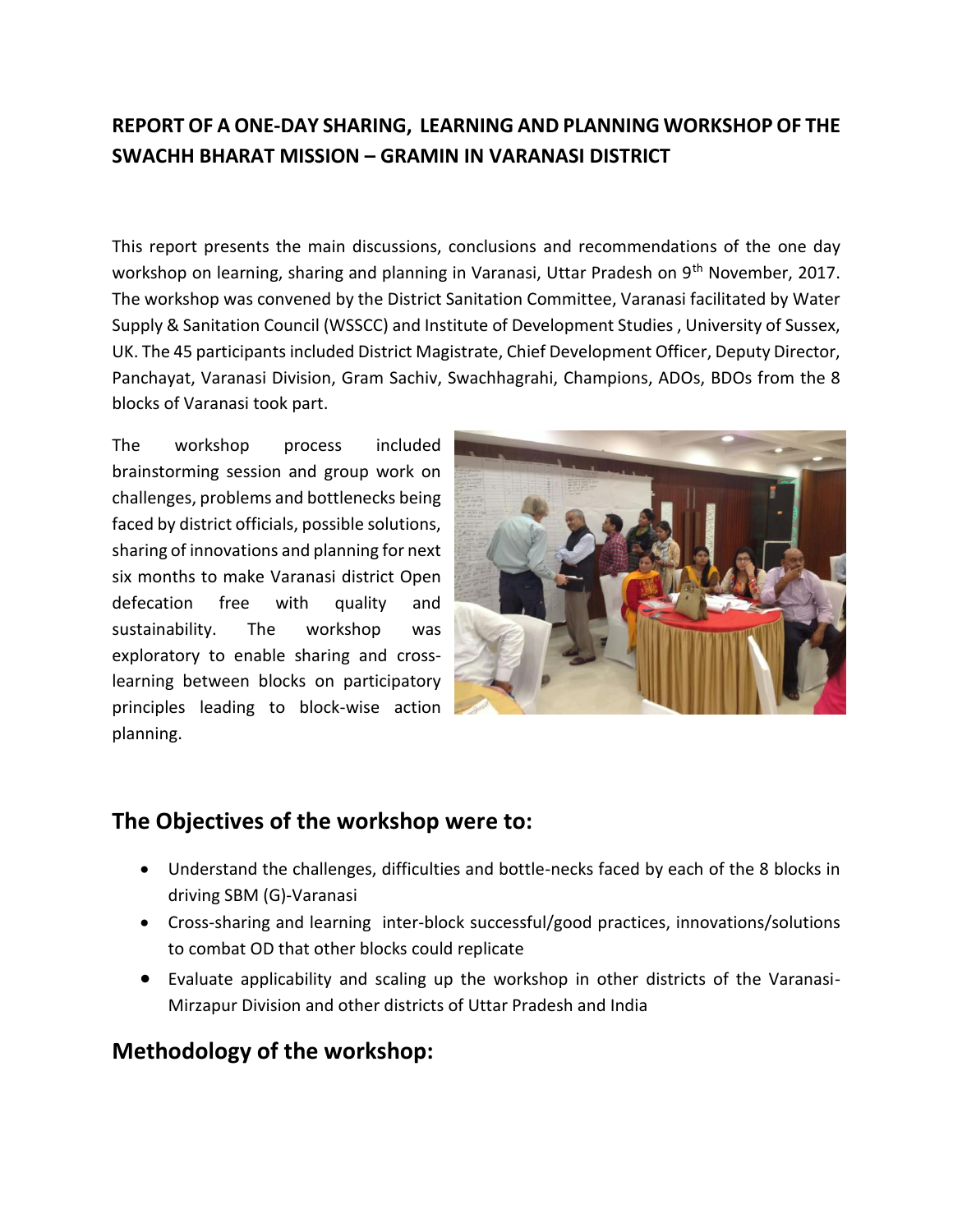The methodology of the workshop was exploratory in nature and based on participative approach and principles.

- 1) The problems and challenges faced by the blocks in becoming ODF were brain-stormed and discussed in each block. Members presented the challenges one-by-one to the house. The frequency of each across all blocks was recorded on a flip chart all could see.
- 2) The major problems were clustered into five. A fishbowl method was used to discuss solutions to each cluster in turn. In a fishbowl, participants sit round a central area with often four chairs. Anyone with a solution or wanting to discuss one sits on a chair and talks to those on the other chairs. When finished they leave and others take their place.
- 3) The blocks then brainstormed and listed their innovations and good practices that they considered others might find useful to adopt
- 4) Blocks were then split into groups each with one person from each block to share innovations
- 5) Participants reassembled as Block teams with what they had gathered and prepared Block plans of action which were presented and briefly discussed in plenary



6) An evaluation sheet was completed.

## **Challenges faced with frequency across blocks:**

- Insufficient fund flow from district to village with respect to demand created in the village for the toilet ( x4 blocks)
- People's mentality to defecate in the open and not construct toilet until provided with government subsidy (in spite of being capable to) ( x3 blocks)
- Lack of interest among people to involve in government's mission (x2 blocks)
- Water scarcity (x5 blocks)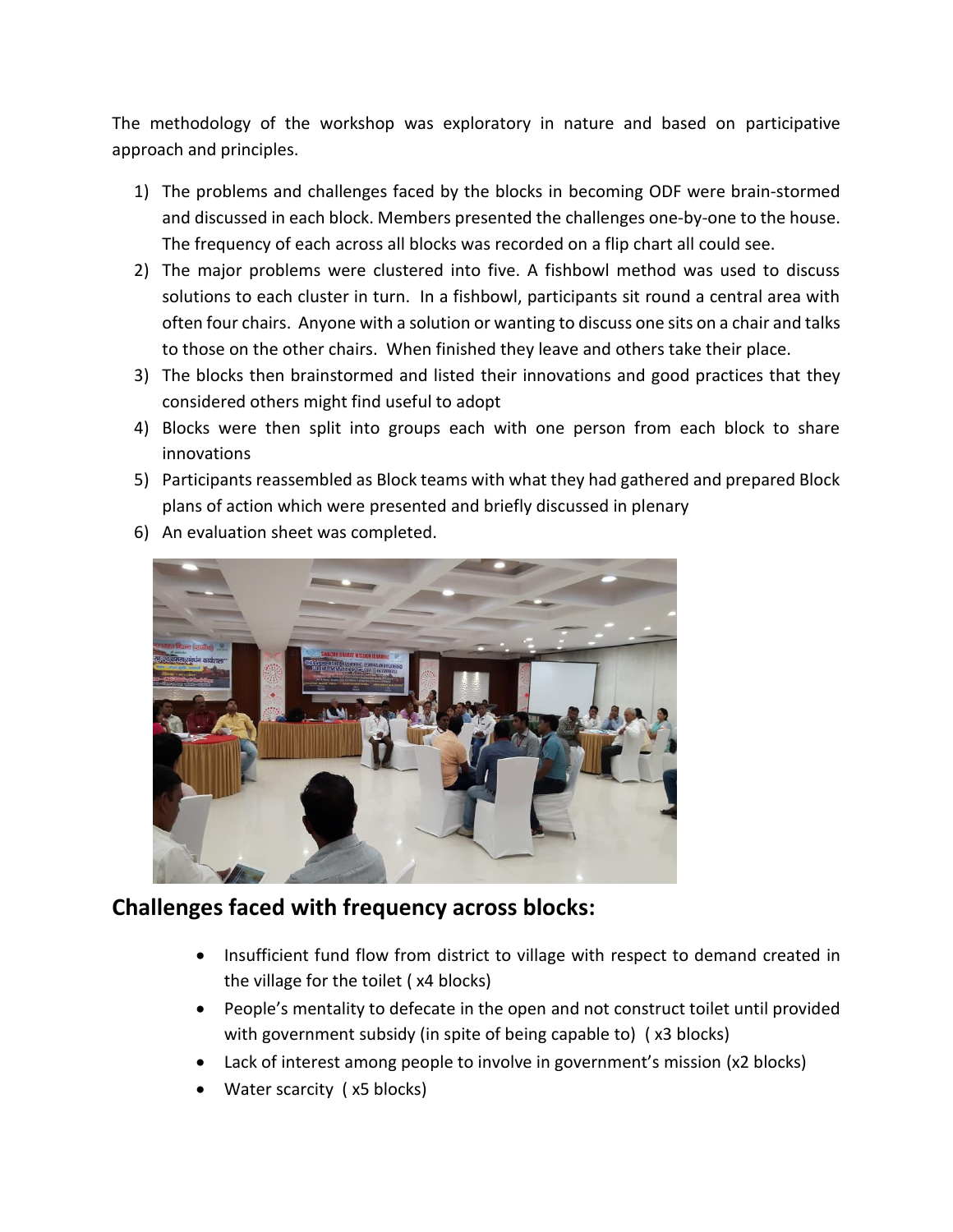- Inactiveness in Nigrani Samiti (monitoring committee) due to lack of administrative and logistical support ( x4 blocks)
- Pradhan is nodal for toilet construction in the village but is biased to provide benefits first their vote bank. The real needy are then lack the subsidy. Caste based discrimination in distribution of toilets also occurs ( x2 blocks)
- Interference of anti-social elements in the work of Nigrani Samiti (1 block)
- Low acceptance and demand for twin pit by beneficiary (x2 blocks)
- Lack of space to construct toilet (x3 blocks)
- No provision for penalties for defaulters and trouble-makers (x3 blocks)
- Lack of community toilet leads to OD on construction and brick-kiln sites (x3 blocks)
- 'One toilet big family' leads to at least one member practising OD (1 block)



### **Solutions to challenges**

The major challenges were clustered into 5 categories as follows:

- No Collective behavior change
- Issues relating to Nigrani Samiti (monitoring committee)
- Technological issues relating to twin pit versus septic tank
- Caste based discrimination prevalent in the village
- Lack of resources to mobilize the mission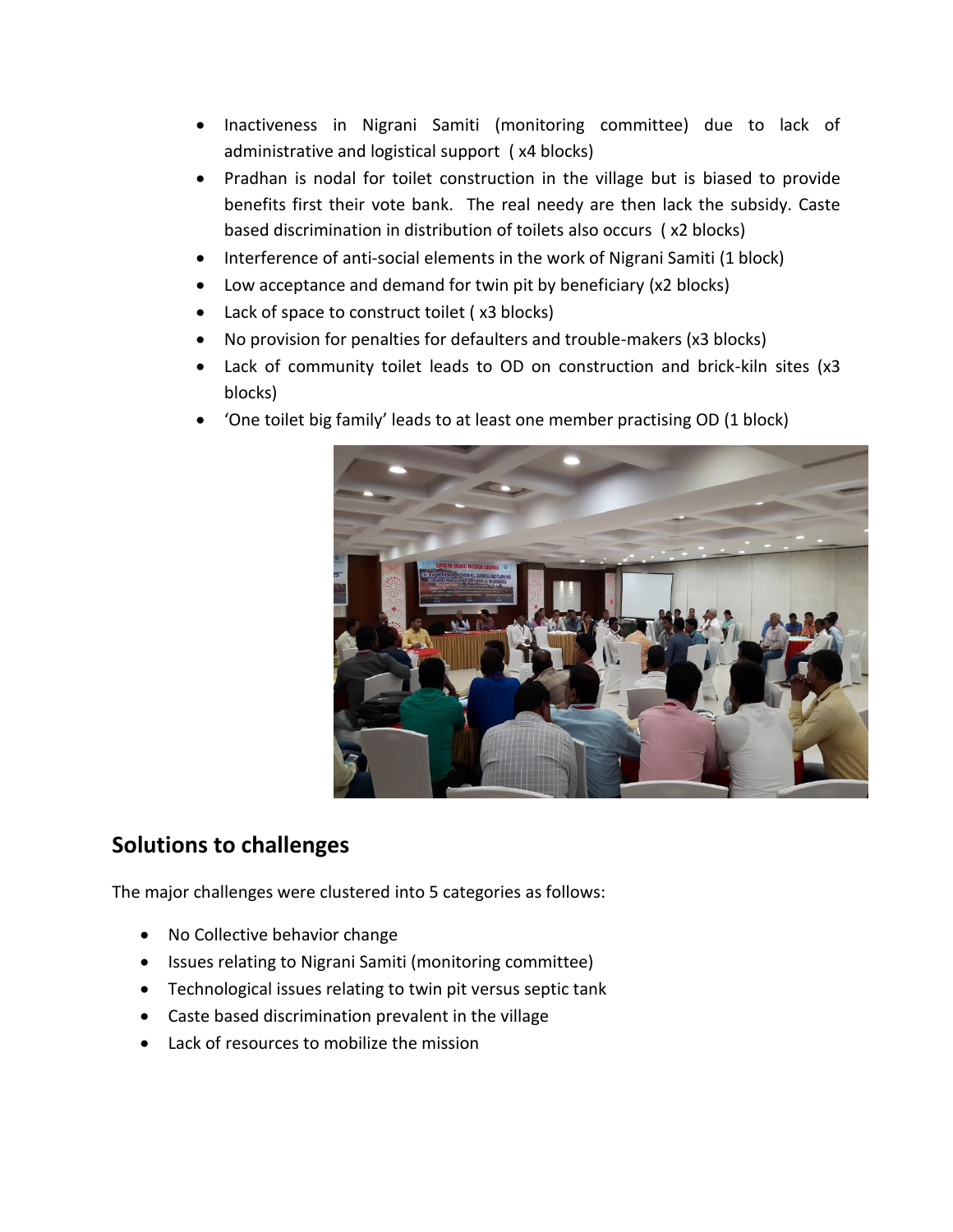

**Major points shared by the participants were:**

#### • *No Collective behavior change:*

- $\triangleright$  In GPs where women are leading the mission, behavior change is visible
- ➢ Need of Inter-departmental convergence of Front Line Workers (ASHA, Anganwadi, Teachers, Police) and facilitating ODF planning and team work at village level
- ➢ During pre-triggering, mandatory presence of all Front Line Workers (FLW) was recommended
- $\triangleright$  During triggering (FLWs) to ensure compulsory presence of minimum one woman from each house in the village/hamlet was emphasized
- $\triangleright$  Compulsory contribution in any form (monetary or effort) from the beneficiary towards toilet construction to increase ownership was advocated across all blocks

#### • *Issues relating to Nigrani Samiti (monitoring committee):*

Strengthen Nigrani Samiti by

- $\triangleright$  organising it at the habitation/hamlet/village level
- ➢ assuring Zero Tolerance policy of district administration towards anti-social elements who disrupt their role and work
- $\triangleright$  creating an identity (through branding) and respect towards their contribution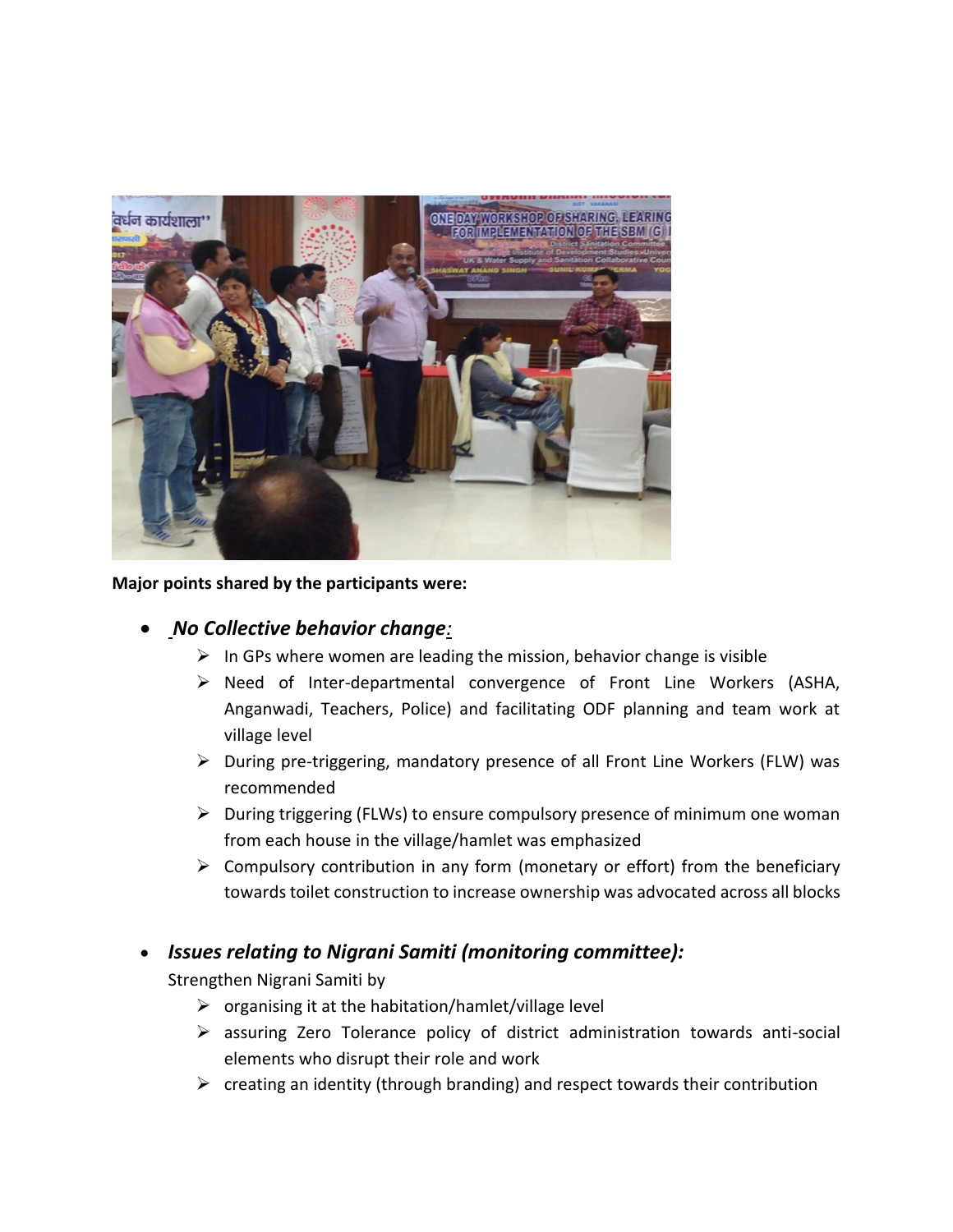- ➢ **restructuring it make it inclusive with representation from all castes and religions in the village to combat caste based abuses**
- $\triangleright$  ensuring timely logistical arrangement and honorarium for their efforts

#### • *Technical issues- twin pit toilet versus septic tank toilet*

- ➢ More and proper awareness campaign regarding utilization of contaminated water by septic tank as cause of diseases in the village was highlighted
- $\triangleright$  On-Site mason-training found to be more impactful and should be further adopted across all villages

#### • *Caste based Discrimination*

- ➢ Further adopting door to door communication to ensure inclusiveness of every community in the mission
- $\triangleright$  Re-orienting Pradhans and involving Gram Sabha in major planning and decisions about triggering and preparing beneficiary list through open meetings with presence of all communities in the village



#### • *Lack of resources*

 $\triangleright$  In order to avoid dependency on district team to distribute logistics for Nigrani Samiti like torch, whistle, cap, jacket, saree etc, money should be transferred to the village level contingency fund in parallel with the construction process (given by Divisional Director). Currently, IEC money contingency of 3.5% created by the GP in the process of construction of toilets in the village is held at the district. This contingency money should be transferred in parallel to the ongoing construction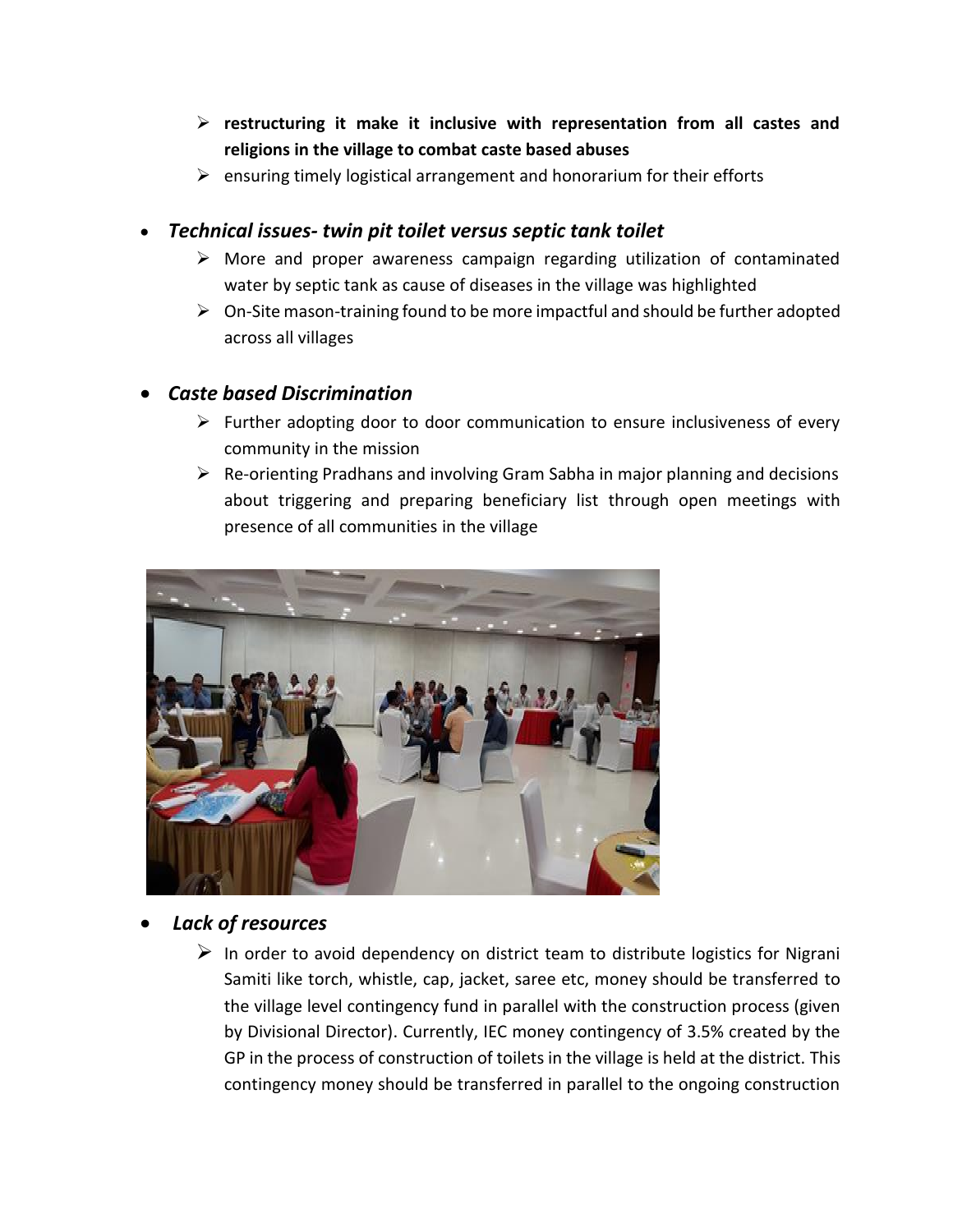directly to the GP to procure the logistics every 3 month, thus keeping the momentum alive in the Nigrani Samiti and ensuring sustainability in ODF mission.

### **Good Practices and Innovations shared by the 8 blocks**

- To embarrasses the OD practitioners, Nigrani Samiti distributed flowers to the defaulters
- Honour certificates from administration were given to acknowledge the families who constructed twin-pit toilet in their houses on their own without government subsidy
- Brothers gifted toilets on the occasion of Raksha-bandhan (Hindu festival signifying brother's promise of safety for their sisters)
- Created awareness regarding maintenance and cleaning of toilets using salt and other natural ways
- A block flags-off motor-cycle rally on the  $1<sup>st</sup>$  of every month that goes to every Village and does awareness on different issues
- Public shaming of OD practitioners by writing their names on a wall
- Model toilets were constructed in the village to show villagers the right technical design
- Local folk songs used to trigger the community
- A woman sold her goats, the only source of her livelihood to construct her toilet. Another woman sold her gold ornaments for the same purpose
- One block video-documented their efforts to combat OD practice in a village as a success story. Using this local video film for awareness in nearby villages was found to be very effective
- One block did a massive awareness campaign for installing doors that open outwards. This led to more usage of the toilet by the family
- One block installed dustbins in all the houses of a Gram Panchayat

# **Highlights of Block Action Plans**

Major points for action hunted and gathered from other Blocks and included by one or more Blocks in their Action Plans were to:

- During 5 day CLTS triggering and follow up in the village, make it mandatory for the triggering team to stay in the village
- Target the lower hanging fruits i.e. the villages where the target is less should be focused first to attain ODF status
- Adopt on-site mason training in the villages through master masons already trained
- Fine families who do not use toilet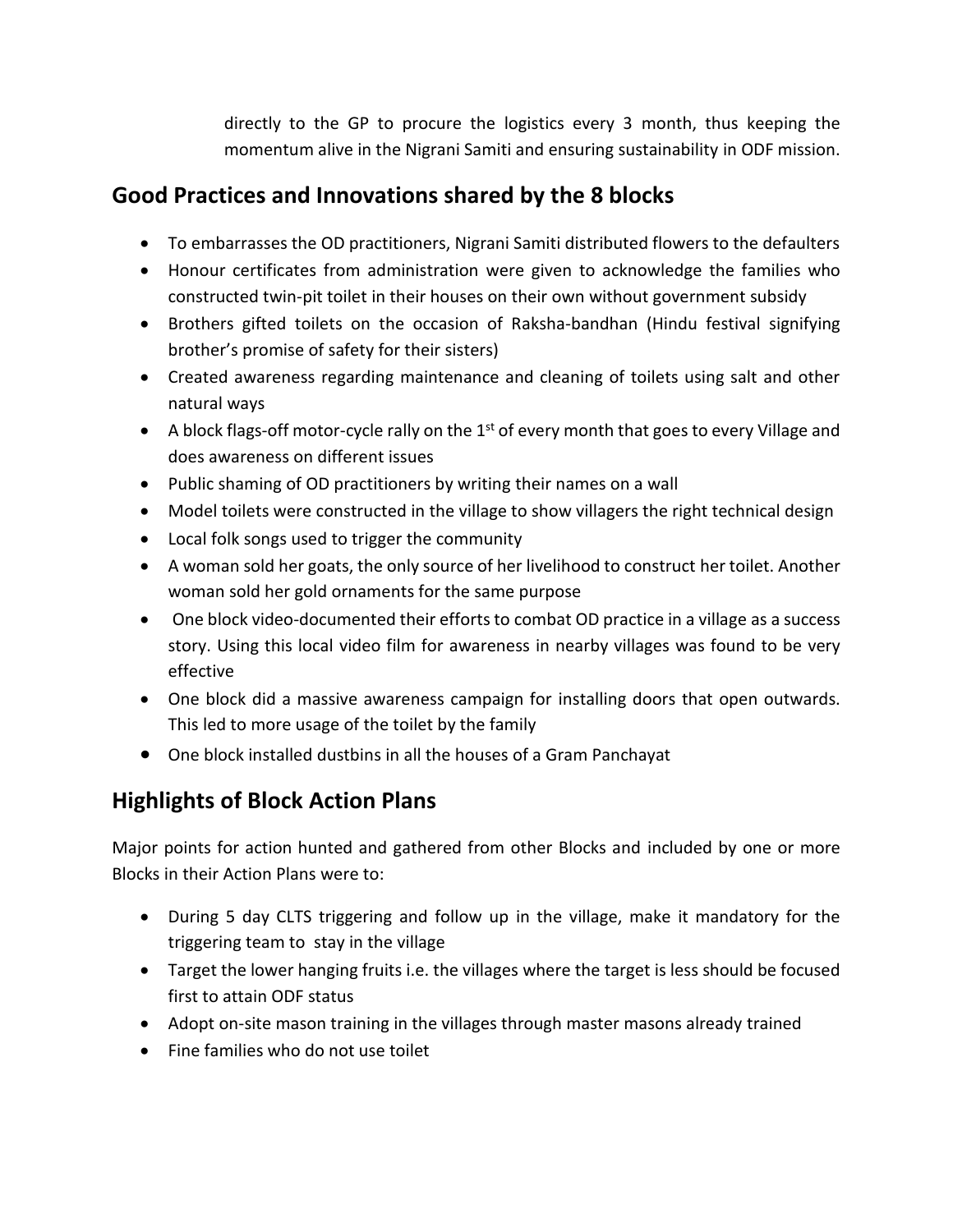- Involve women's Self Help Groups of the NRLM (National Rural Livelihood Mission) in the CLTS programme for ensuring better results and sustainability. SHGs were seen to have major potential spot for achieving collective behavior change.
- Ensure participation of all departments in the mission at the gram panchayat
- Make it a responsibility of teachers in government schools to ensure school children mandatorily use school toilet during the school hours
- Conduct Block and District level ODF verification of villages with more seriousness

In addition following suggestions by facilitators were favorably received by Blocks for action:

- To identify leach pits which have one pit ready with composted faecal sludge and to dig the compost out with a team of champions to further break the stigma associated.
- To emphasize that 'To litter in a twin-pit is an investment'
- To recognize that though menstrual hygiene and women's dignity are a primal reason for toilet construction this is no excuse for men to open defecate.
- To consider how old women can be mobilized to interrupt men from open defecating.

On their evaluation forms participants indicated that in addition they took back key lessons on the priority of behavior change, the importance of women's participation, the representation of all castes on the Nigrani Samiti, and the importance of pre-triggering in CLTS which needed much more attention.